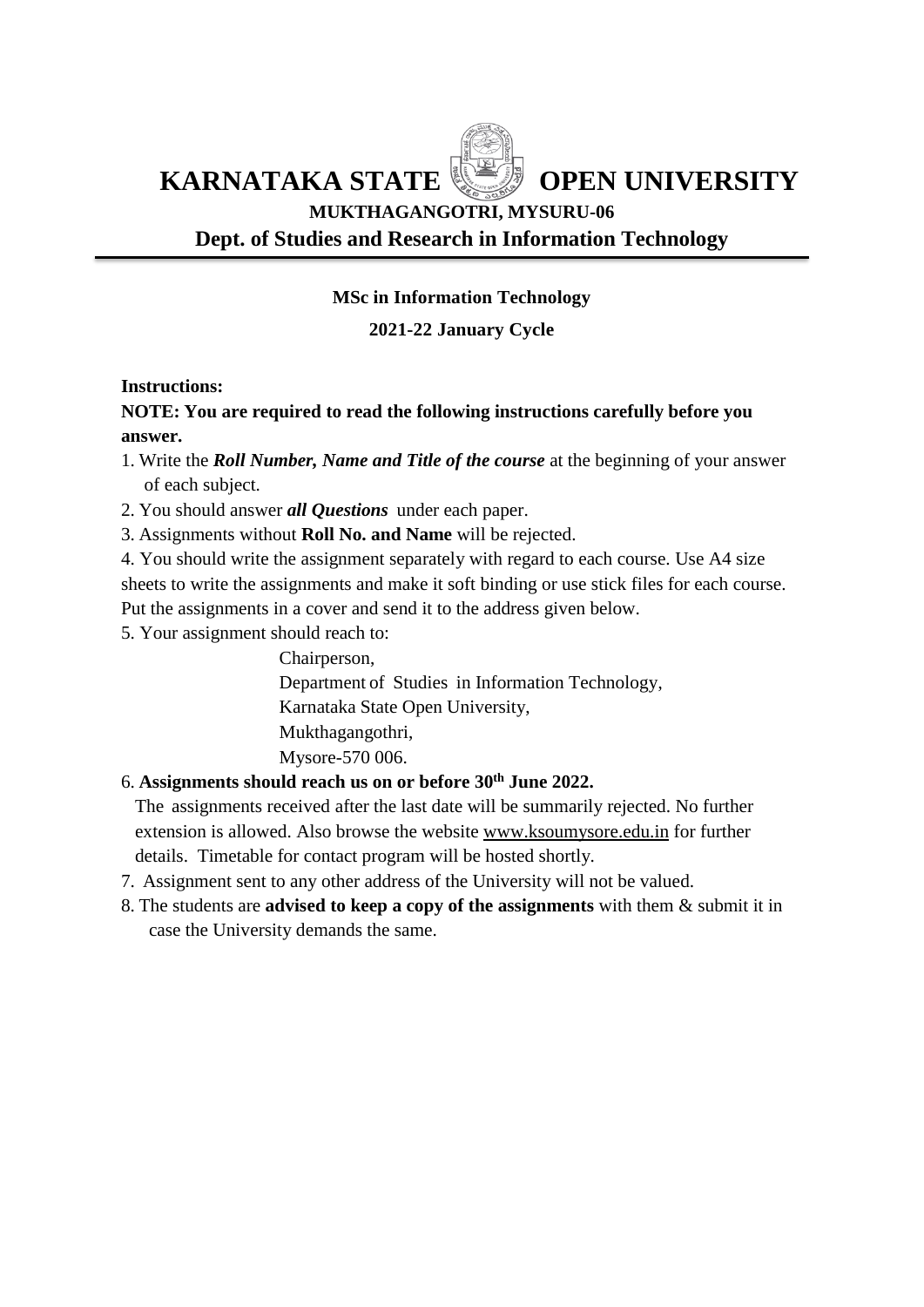### **MSc in Information Technology**

#### **I Semester**

#### **Note: Answer all the questions**

#### **MITDSC-1.1 Computational Mathematics**

- 1. Show that the set of all non-zero real numbers *R* is an abelian group under the binary operation  $*$  defined by  $a * b = ab/2$ .
- 2. A binary communication channel carries data as 0 or 1. Owing to noise, sometimes errors happen. Transmitted 0 / 1 can be received as 1 / 0 with probabilities 0.06 / 0.09. Further assume a probability of 0.45 that signal sent is 0. Determine the following probabilities.
	- (i) Probability that 1 is received
	- (ii) Probability that 0 is received
	- (iii) Probability that 1 was transmitted given that 1 was received
	- (iv) Probability that 0 was transmitted given that 0 was received
	- (v) Probability of error

#### **MITDSC-1.2 Advanced Data Structures**

- 1. Explain various operations performed on singly and circularly linked lists.
- 2. Explain two different ways of sequential representation of a graph with an example.

### **MITDSC-1.3 Computational Mathematics Lab**

1. Consider an urn with 10 balls inside, 7 of which are red and 3 of which are green. Select 3 balls successively from the urn. Write the solution steps using R.

### **MITDSC-1.4 Advanced Data Structure Lab**

1. Write a C program to insert elements in to a linked list

### **MITDSC-1.5 Unix System Programming**

- 1. With a neat diagram, illustrate the architecture of UNIX.
- 2. Exlain the prototype of six different exec functions.